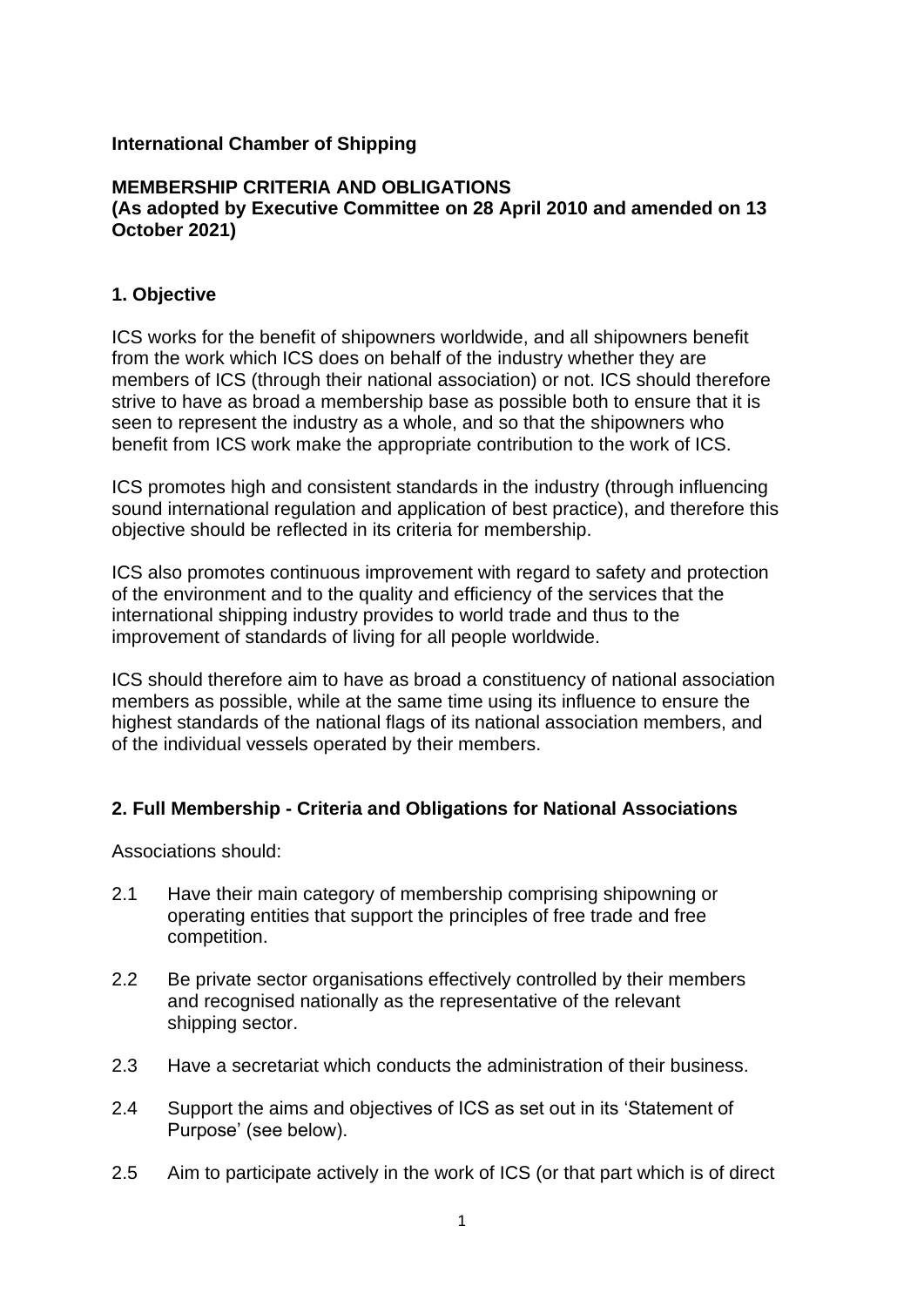relevance and/or interest to them) by commenting promptly on the circulars, position papers and other communications they receive from the ICS Secretariat.

- 2.6 Support the concept that members of ICS always strive to reach consensus on issues under discussion and that they are encouraged to participate in all debates within ICS with an open mind.
- 2.7 Recognise that ICS represents the full breadth of the shipping industry and thus it is the spokesman for all shipowners in the world in all international fora that impact on shipping, especially at IMO.
- 2.8 Endeavour to ensure that their shipowner/operator members operate their vessels in conformity with all international regulations as enforced by flag state and port state control and have appropriate liability insurance to meet all of their liabilities for their ships. Associations should also promote industry best practice among their members.
- 2.9 In pursuit of high standards of operation, aim to ensure that their national flags should not be on the target lists of regional port state control authorities. Members whose national flags are on those target lists should co-operate with their flag administration to encourage the necessary improvement in flag performance. ICS will seek to provide assistance to associations pursuing such aims.

#### **Note:**

**The general rule is that there will be one national association member from a country** *unless* **the Board decides to recommend that it would be in the best interests of ICS for there to be more than one national association member from a country. The rule enables ICS to fulfil one of its most important purposes, namely, to obtain consensus amongst its national association members and to present the clear, unified view of the international shipping industry to regulatory authorities. The rule is in recognition that it is not the purpose nor the role of ICS to try and obtain consensus at the national level. Notwithstanding this principal rule, in** *exceptional cases***, for example, where there is more than one legal or administrative jurisdiction in a country and a national association representing each of the jurisdictions, the Board may agree to recommend more than one national association member from that country.**

**A second national association from the same country as a Full Member may apply for Associate Membership (see criteria for Associate membership category below).** 

### **3. Criteria and Obligations for Associate Membership**

3.1 The general criteria for Associate Membership are set out in para 4 of the Articles of Association. Within those criteria, it is expected that Associate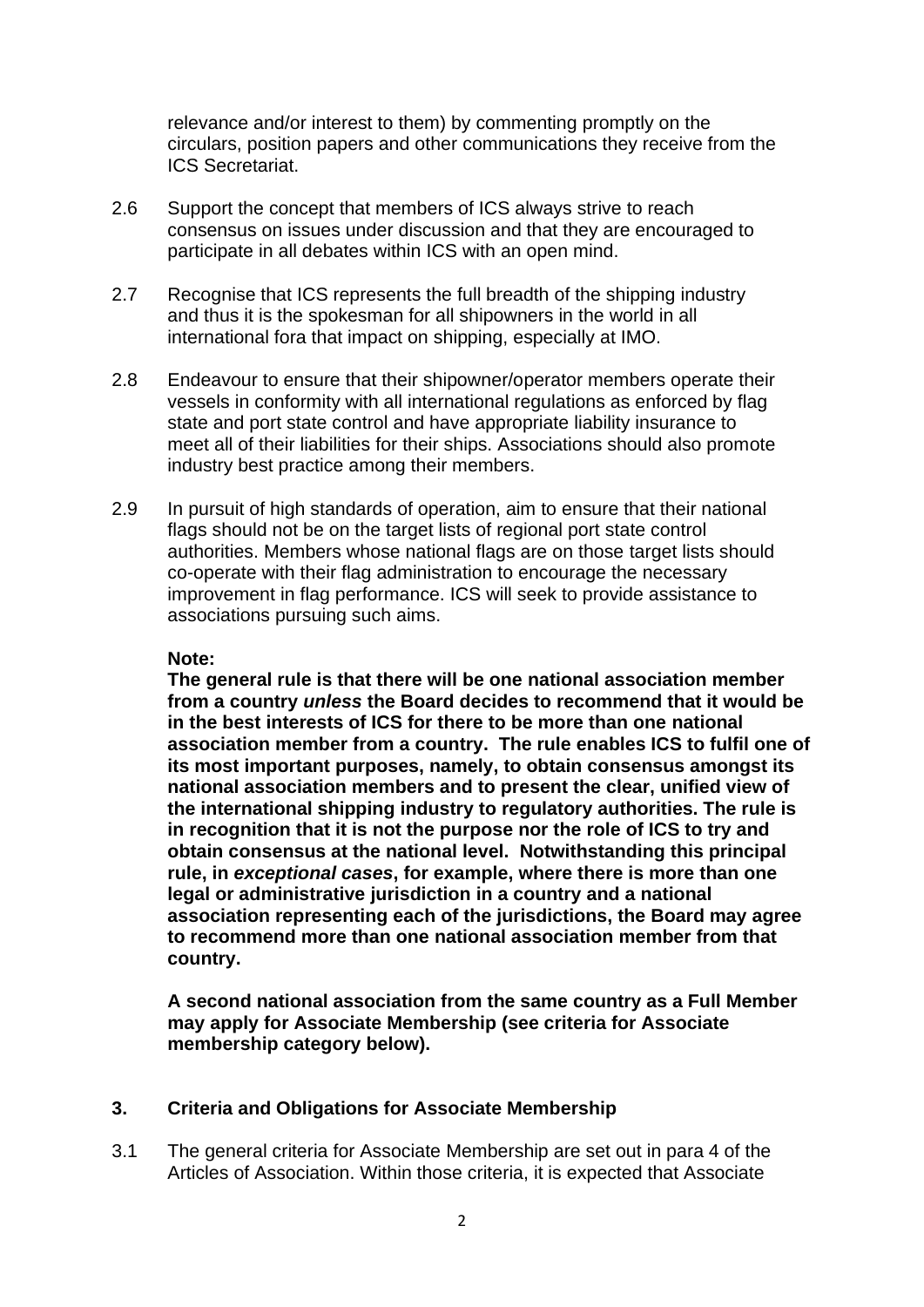Members will normally fall into one of three general categories (though other organisations should not be excluded from consideration for Associate Membership):

(a) Individual shipowners based in countries where ICS does not have a national association member;

(b) National associations of shipowners and other shipping interests who do not qualify for full membership (e.g. where they predominantly represent agents/local offices of overseas shipowners, or a particular specialised group of shipowners, or are from a country that is already represented by a Full Member); and

(c) Regional associations, or international associations who represent specific industry sectors, and who thereby can add value to the work of ICS.

- 3.2 Associate Members are expected to meet the general criteria and obligations as for Full Members except where specific criteria/obligations are set out for Associate Members.
- 3.3 Associate Members are not eligible to be elected to sit on the Board of Directors.
- 3.4 Associate Members are welcome to participate in the work of all other ICS committees and panels as observers, but will only routinely receive circulars for those committees and panels to which they nominate a representative and commit to active participation (which does not necessarily have to be by personal attendance, recognising the difficulties for some associations to attend meetings).
- 3.5 Where an Associate Member (other than an international association) represents shipping interests in the same country as a Full Member, it is expected that consultation will take place between the Associate and Full Member before any action is taken by the Associate Member within that country on issues raised by ICS for action by national associations.
- 3.6 Where an Associate Member is an international association which develops its own positions on issues on which ICS is actively engaged, or which fall within ICS's general remit, then it is expected that the Associate Member will share transparently in the development and outcome of its own position (in the same way that the Associate Member has access to the development and outcome of ICS's positions) and seek to give advance notice of any public statement of any such position. However, while this is intended to promote open dialogue between the associations and ICS on their respective positions, it does not preclude such an Associate Member from arriving at a position which may be different from that of ICS in respect of its specific sectoral interests